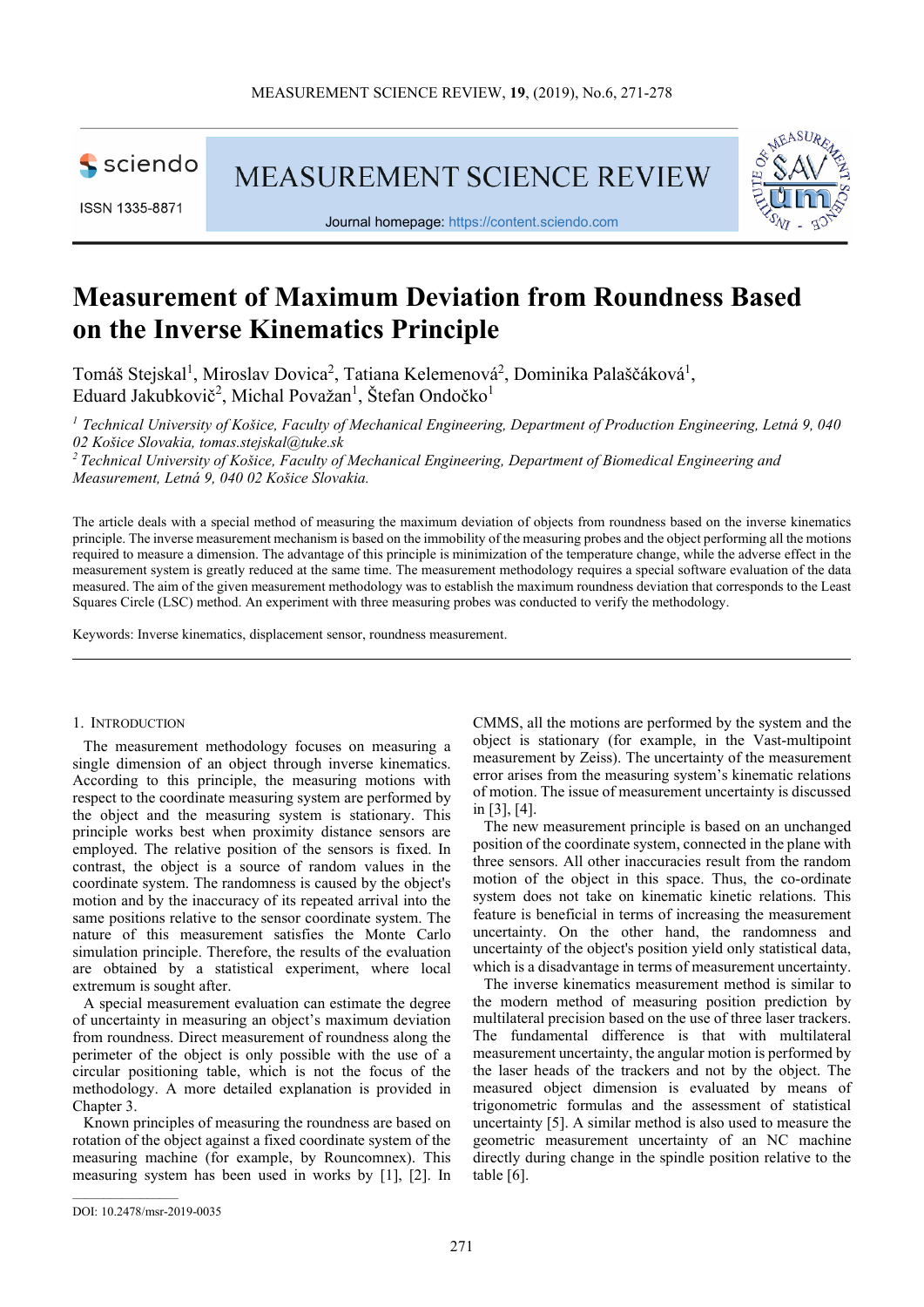#### 2. SUBJECT & METHODS

According to ISO 4291, the roundness deviation, when compared to ideal conditions, is understood to be the difference between the largest and the smallest radius of the measured component [7]. The result of the roundness deviation measurement depends mainly on the number and distribution of the measuring points and on the ideal element selected. The ISO 6318 standard prescribes for roundness 4 possible methods for selecting the ideal element: the LSC, MCC, MIC, and MZC [8], [9].

Deviation from roundness is most often checked through computer-assisted, special touch devices, where either the measuring contact (e.g., a CMM in case of the coordinate measuring technology) rotates around a fixed component or, inversely, the component rotates around the rotary axis and the deviations are continuously scanned by a dial indicator or other touch sensitive element working on a dial indicator principle (e.g., profilometers or contourographs). Measurement using these instruments is performed through continuous scanning of the curve on the workpiece surface and measuring the magnitude of deviation from the reference profile. When rotating a round-shaped part or rotating a measuring contact, any surface unevenness in a particular section is eventually identified. The number of points scanned during roundness measurement over the circumference of the entire component is usually high, therefore the measurement uncertainty is small.

For industrial purposes, it is advisable to measure roundness already during the process of component manufacturing. A special system is developed with a machine vision (camera), work holding tools, lighting device and also image processing software for roundness evaluation [10]-[12].

The advantage of contactless systems is, in particular, fast data acquisition (compared to touch methods) and also the fact that there is no contact with the workpiece, which might have otherwise resulted in its deformation and affect the measurement result by the scanning system. Compared to the conventional method of measuring roundness deviation (by roundness tester Roundtest RA-100), the experimentally built measurement system with a CCD camera and an image analysis software based on sophisticated algorithms showed a difference in measurement results worse by 7.22 % [13], [14].

In case of coordinate measuring machines, the circle can be measured according to a user-defined number of selected points in addition to continuous curvature measurement. The measurement uncertainty of the roundness deviation in this case depends on the correct setting of the measurement parameters, in particular the number and distribution of the measuring points, the correct selection of the reference element, or the correct filtering of the data measured. The recommended number of measuring points for the selected ideal elements has been established experimentally [15].

Other contactless methods of roundness measurement use, e.g. capacitive displacement sensors [16] or laser sensors [17].

The simplest method is a two-point method, which is often used to check shafts. The two-point method utilizes the opposite measurement of the shaft diameter using a simple uniaxial measuring instrument, such as an outside micrometer or a caliper. The calculated mean values, the center position and the form deviation itself show large errors [14], [9].

#### 3. PRINCIPLE OF INVERSE KINEMATICS MEASUREMENT

The circle in the plane is unambiguously defined by three parameters. As a rule, the parameters of the center of the circle and of its radius are provided. A case with such input information is suitable for classic roundness measurements, where the object rotates around an exactly defined center of rotation relative to the coordinate system. The measuring head is placed near the object's radius and is fitted to the measuring instrument frame.

What is checked in case of inverse kinematics is the possibility of using a modified measurement system. The object rotates in a plane, but the center of rotation is not precisely defined in relation to the coordinate system.

Theoretical calculation is based on perfect geometrical form.

In this configuration, the perfect circle is uniquely defined by three circumferential parameters with a fixed measurement angle and a distance from the object. By knowing the three values obtained from the object's perimeter, a calculation can be made about whether the three points lie on a circle of some diameter, or about the magnitude of their maximum deviation. By rotating the object in the plane, it is possible to measure another three values and then establish the diameter and the center of the new perfect circle. Mathematical relations are based on plane geometry.

To measure a perfect circular object in the plane, 3 measurands are required. Conventional methods work with the center of rotation established in the plane (two values) plus the radius (third value). In our measurement arrangement, three deviations from the circumference of the circle are given in fixed measurement directions (Fig.1.). When the position is defined in this way, both the position and the size of the circle is unambiguously established. However, a special conversion of geometric dimensional data is required. The fixed coordinate system is formed by fixed sensor position.



Fig.1. Principal arrangement of proximity sensors in the measurement plane.

The circle in the plane is clearly defined by three Cartesian coordinates. The scheme for calculating the circle's radius or diameter is based on goniometric formulas. For this purpose, a computational model was created, directly converting the measured data into a radius value. The data variances thus obtained satisfy the purpose of estimating the geometric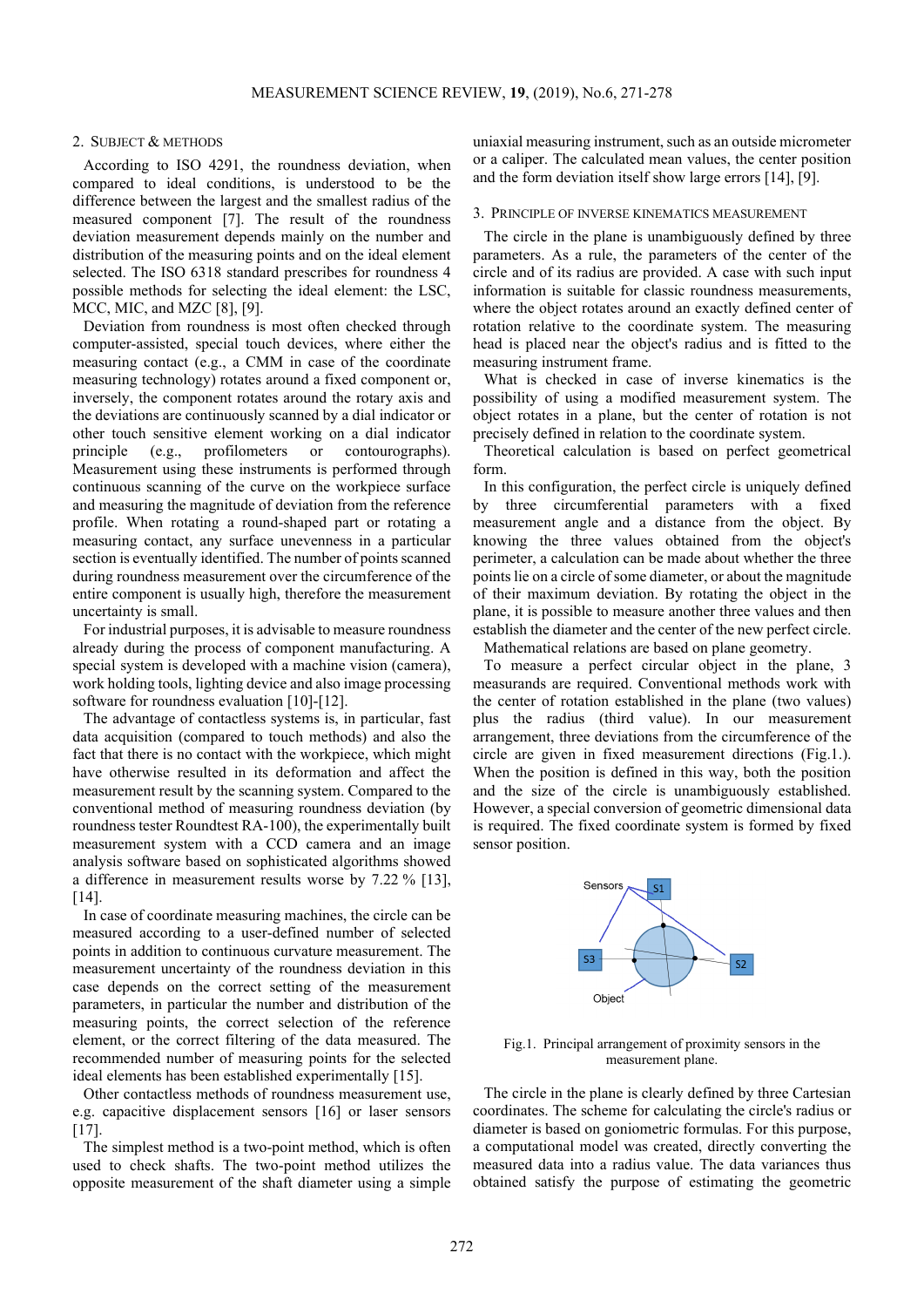component of the measurement error. The object has a floating center of rotation, which places a special requirement on how the dimension is calculated. Fig.2. presents a schematic diagram of the circular object's displacement. Values ∆*A*, ∆*B*, ∆*C* are measured by probes. The input data is defined by the initial values  $A_0$ ,  $B_0$ ,  $C_0$ . The output data is the circle's radius calculated from the measured data. A cosine formula in vector calculus is used for the conversion. The calculation scheme is verified by the program.



Fig.2. Scheme for calculating point displacement with respect to the coordinate system.

In order to use the calculation, it is necessary to know directions of the sensor axes with respect to the coordinate system selected. Based on this knowledge, components of displacement in rectangular directions can be calculated. For example

$$
B_0 - B_1 = \Delta B \Big[ B_x, B_y \Big] \tag{1}
$$

The conversion formula used is based on the equation of the circle defined by three points in the plane (Fig.3.).



Fig.3. Scheme for calculating the radius of the circle from three points.

$$
r = \frac{\sqrt{(C_x - B_x)^2 + (C_y - B_y)^2}}{2\sin(\arccos\frac{u_x v_x + u_y v_y}{\sqrt{u_x^2 + u_y^2}\sqrt{v_x^2 + v_y^2}})}
$$
(2)

Example of calculating position displacement of a single point in the x-axis direction.

$$
B_{1x} = B_{0x} + \frac{\Delta B}{\sqrt{1 + \left(\frac{B_{1y} - B_{0y}}{B_{1x} - B_{0x}}\right)^2}}
$$
(3)

Theoretical conversion relations derived from the schemes (Fig.2. and Fig.3.) demonstrate the applicability of the measurement method.

Thus, in theory, it is possible to distinguish which change in the triad of data is merely a displacement of a perfect circle's center and which represents the change in the diameter of the perfect circle, in addition thereto. The change in diameter indicates a deviation from roundness.

Geometric relations represent the internal relationships between the object of measurement and the sensors. By their nature, they contribute to the overall uncertainty of measurement, as there are no perfect objects and infinite precision in the real world. The Monte Carlo statistical method for evaluating the deviation from the reference condition rests on the knowledge of internal relations expressed by equations (2) and (3), respectively. It is exactly this that shall be utilized in the measurement methodology proposed.

# *3.1. Theoretical treatise on inaccuracies in inverse measurement kinematics*

Fig.4. quantifies the effect of phenomena that increase the uncertainty of measuring the maximum deviation from roundness. The measurement is arranged by three sensors and an object moving in space with deviations from roundness unknown.



Fig.4. Uncertainty of measurement by three probes.

The following factors contribute to the measurement uncertainty:

*Geometric factors:* 

- Contributions from the inaccurate geometry of the proximity probes' established direction
- Contributions from imperfect flatness on which the object rotates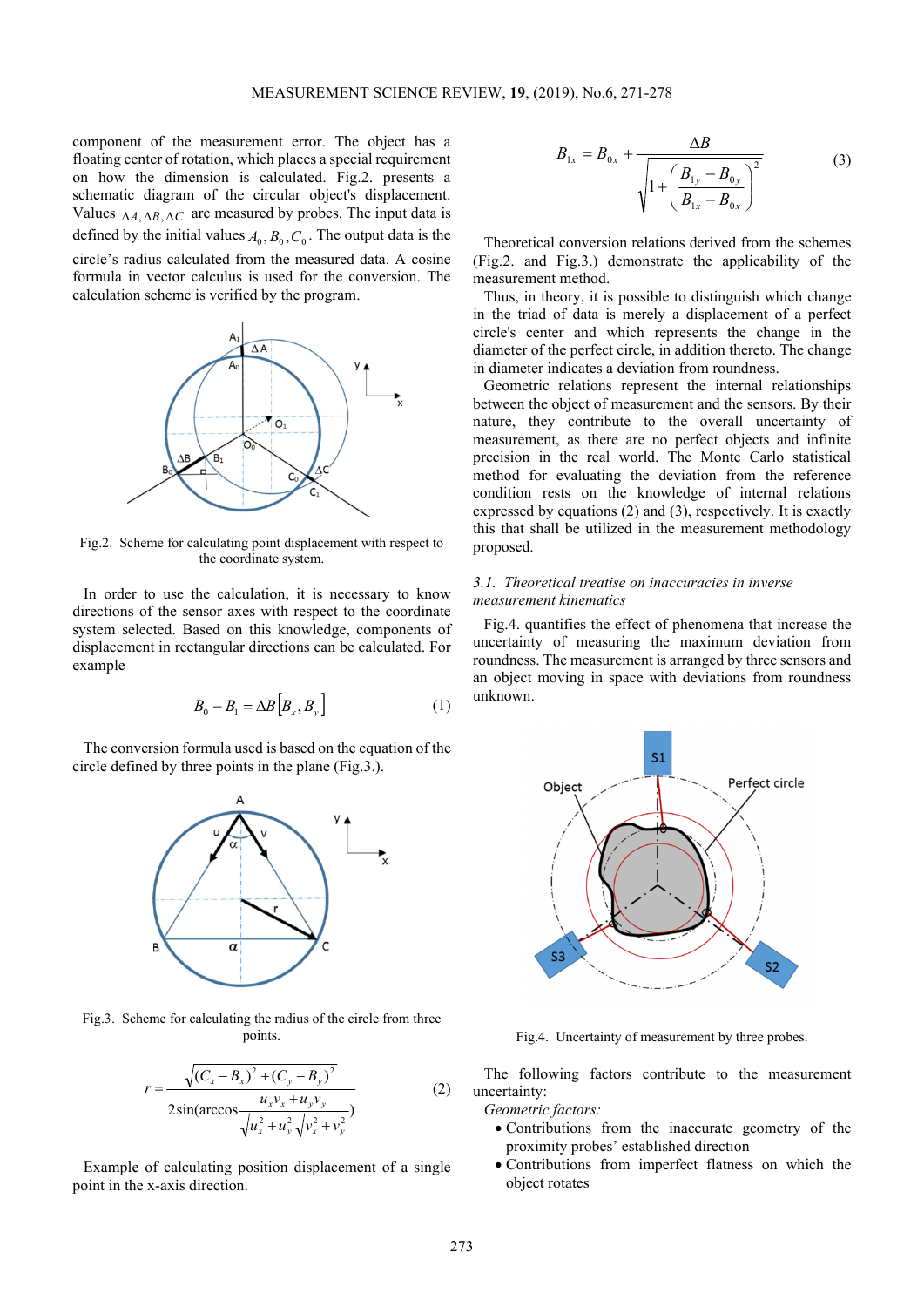- Contribution from the variable position of the center of rotation, at which the distance between the object and the probe, and the associated nonlinearity of the probe, change
- Contribution from calculation error of geometric relations between the object and the sensors

*Instrumentation factors:* 

- Sensor sampling rate and measurement density
- Accuracy of the measured value
- Distance sensor non-linearity
- Reflectivity of object surface
- Uncertainty of sensor measurement
- Repeatability
- Measuring point size
- Sensor response time

*Dynamic aspects of measurement:* 

- Non-uniform of object rotation in space
- Vibration transmitted to the object and to the measurement assembly

*Environmental effects:* 

- Temperature changes during measurement and the associated thermal expansion
- Change in ambient humidity
- *Contribution from object non-roundness*
- Number of repeated measurements
- Frequency of occurrence of the measuring points along the perimeter

As you can see, the measurement is influenced by a very large number of factors, among which considerably complex and in many ways unexplored relationships exist. Therefore, the effectiveness of the retroactive process of calculating the average change based on geometric relationships is poor. The three measured values carry information on deviations from roundness, but direct calculation poses a problem.

It is, therefore, advisable to look for a parameter that sensitively responds to a change in dimension but, at the same time, is sensitive to displacement of the object's center of rotation.



Fig.5. Scheme of calculating the displacement in the y axis direction.

To illustrate this, the following simple case of moving an object with respect to the coordinate system is shown. Let the object move only in the y-axis direction. The conversion relations (4) between the changes in values are as follows (Fig.5.):

$$
r \sin\left(\pi - \frac{2\pi}{3} - \arcsin\frac{\sin\frac{2\pi}{3}\Delta A}{r}\right)
$$
\n
$$
\Delta B = r - \frac{\sin\frac{2\pi}{3}\Delta A}{\sin\frac{2\pi}{3}}
$$
\n(4)

The relation (4) is not linear and it also depends on the degree of measurement uncertainty to which the sensor is set in direction of the axis. However, it has a significant quality with regard to data triplet. A common parameter, suitable for statistical processing, is created for the triplet. As the common parameter, the quadratic mean of a value triplet was selected.

$$
W = \sqrt{(\Delta A)^2 + (\Delta B)^2 + (\Delta C)^2}
$$
 (5)

Change in the common parameter depends on the extent of displacement from the reference position. As shown in Fig.8, this parameter increases with any deviation from the reference value. This fact will be used in statistical processing of measurement data. For statistical evaluation, comparisons with reference artifact measurements are used. From deviations measured on the examined object, the real deviation from the reference values is established.

From the amount of repeated measurements along the perimeter, a statistical set of the *W* parameter is obtained. This set shows a variance of values due to many measurement uncertainties that have been listed above. However, the ratio of non-roundness to other effects is unknown.



Fig.6. Dependence of the object displacement and the change parameter *W.*

In order to eliminate the effect of measurement uncertainty and to separate it from the effect of non-roundness, a reference measurement with an artifact must be performed. In this case, we know maximum deviation from roundness. Even with very precise measuring instruments, the measurement methodology cannot be more accurate than the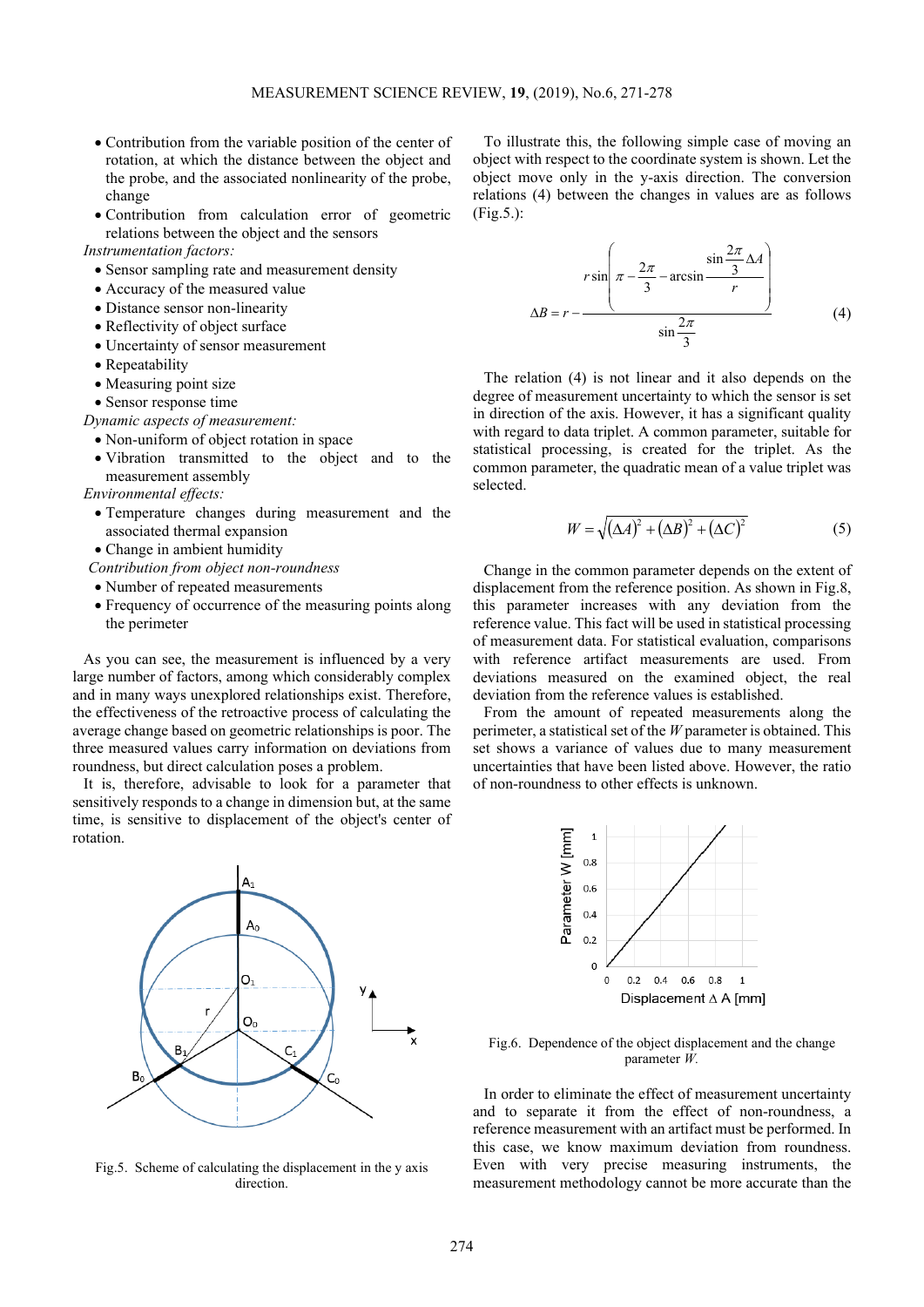uncertainty of the artifact shape itself. Therefore, when measuring an artifact, theoretically, we get the lowest variance of the *W*-values. Due to small differences in its values (1/24 of the object's diameter), the *W* parameter's linear nature is acceptable (Fig.6.). Therefore, a linear relationship between the magnitude of the maximum deviation from roundness and the variance of the *W* parameter can be used.

That is why a second reference measurement with a special artifact, where a large deviation from roundness is known, is necessary. Under unchanged measuring conditions, a greater variance of the *W* parameter is obtained. In order to assign the measured variance a reference value of deviation from roundness, this difference must be statistically significant.

When measuring an unknown object, the  $W$  parameter is established under the same measurement conditions, and the ratio of the reference *W* value and the measured  $W_R$  value determines the maximum deviation from roundness  $x_v$ .

$$
x_{\nu} = \frac{W}{W_R} x_{\nu R} \tag{6}
$$

Where  $W_R$  is the reference value obtained when measuring the artifact,  $x_{vR}$  is the corresponding maximum deviation of the circularity of the artifact.

## *3.2. Experiment preparation*

If the measurement is assessed from the statistical point of view, what is in fact available is a large number of data triplets  $A_n$ ,  $B_n$ ,  $C_n$  which represent measured distances from the object's surface in the coordinate system. In theory, the first measurement is drawn upon, as it establishes the start of the coordinate system. All other position measurements show a deviation from the given reference position.

The basis for increasing the measurement uncertainty is a sufficiently large set of values measured on the measured object. Calculation between two overlapping effects, such as mechanism vibration and measuring instrument noise, is mathematically dealt with in [18] by correlation from 450 samples. 500 samples were also chosen for our experiment.

In order to establish the correct statistical deviation value, at least 30 measurements for one object position against the coordinate system are theoretically required, assuming a normal value distribution. The measurement uncertainty is established for the confidence interval 4 sigma.

The measurement methodology is based on the Monte Carlo method.

A selection of triplets of measured data that best characterize the measured dimension was used to establish the best uncertainty estimate and the mean deviation of the statistical set. Extreme statistical values result from the floating dynamics of the object's center of rotation and from the non-linearity of the static characteristics. To reduce measurement uncertainty, special software for measured data processing has been developed.

#### 4. MEASUREMENT PROCEDURE

The measurement is done by rotating the object in the measuring space of the three triangulation sensors. 30 revolutions of the object were performed to obtain a sufficiently large statistical set.

The first measurement is a reference measurement. The artifact rotates in the measuring area. The dimension is most accurately characterized by the values obtained by the artifact. This measurement defines the degree of the methodology uncertainty.

Subsequent measurement is performed by the object under examination. There are two sets of triplet values that may point to a deviation from roundness. Only those data that are in the middle of the statistical variance are suitable for comparison. Outliers should therefore be excluded from the measurement, because they do not have statistical significance and increase measurement uncertainty. Outliers are most often the result of dynamic effects during measurement. These adverse effects can be reduced by a suitable rotary table with a motor drive.

# *4.1. Selection of statistically significant values from the reference measurement of parmeter W*

For a file with only a single position measurement, statistical processing is a standard procedure. However, this method is indirect. The indirect status assessment methods were used in the work of [19]. A common parameter *W* was used in our methodology. The evaluation draws on the values most frequently occurring during the reference measurement. Another requirement is that the deviations of the value measured and the value of the common parameter selected be minimal. Based on this principle, outliers at the distribution margins are excluded. In our case, the confidence interval was chosen  $\pm 1s$  from the distribution center, where *s* is the sample standard deviation.

An example of the statistical distribution is shown in Fig.7. It is a time log of a parameter common for reference values. The confidence interval 2*s* is indicated for the distribution.



Fig.7. Log of the Common Reference Parameter *W.* 

Values occurring most frequently have been used as reference values. The selection was made from the interval  $2s = 0.0124$  mm.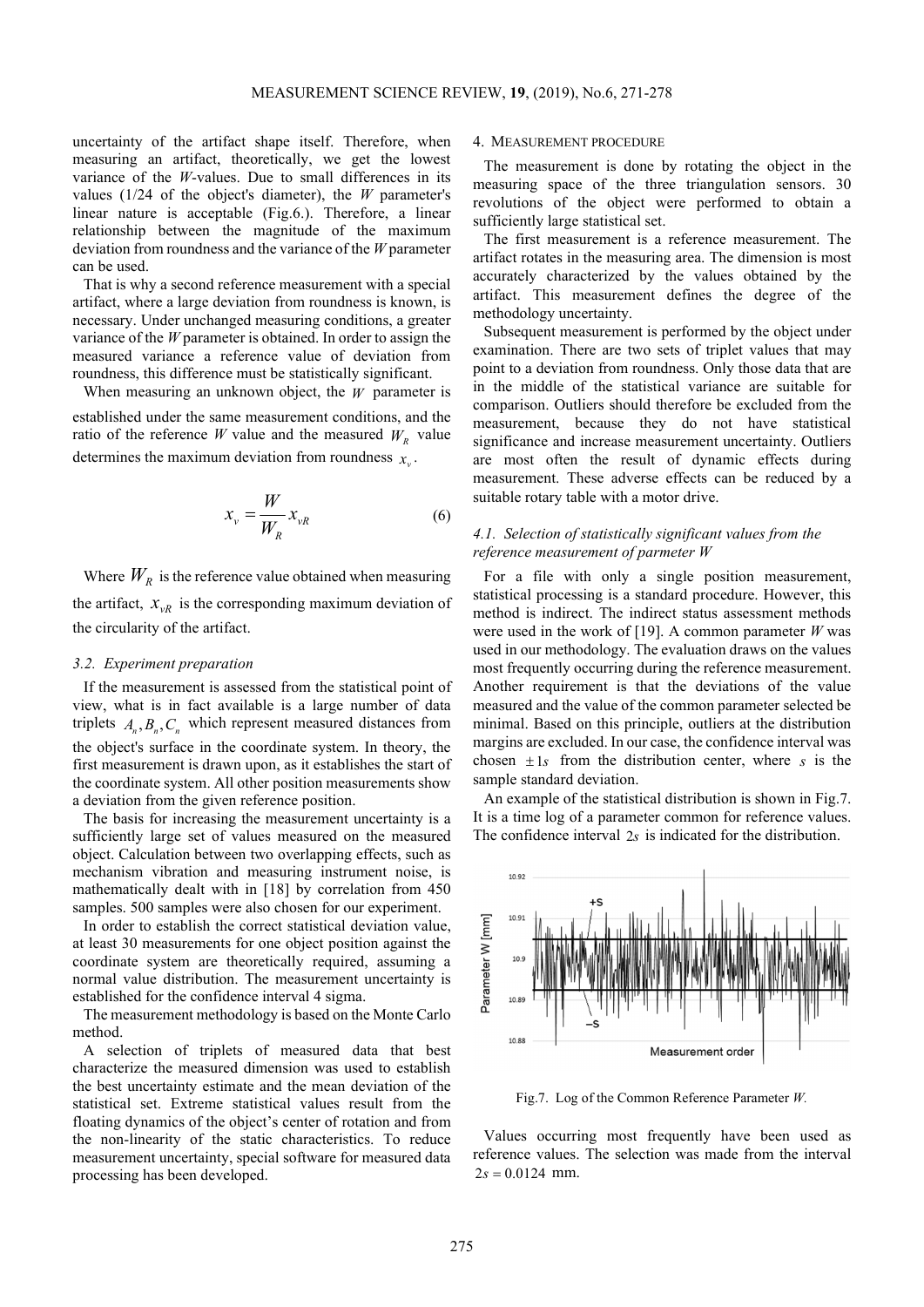### *4.2. Verifying the real artifact error on a 3D MMS*

The artifact was measured on the 3D measuring system Zeiss Contura. The coordinate measuring machine employed was equipped with a VAST XXT sensor which is a measuring sensor for scanning and single-point sensing. Maximum permissible error MPE for length measurement with Contura G2 (size 7/10/6) with RDS holder and VAST XXT sensor is  $MPE<sub>E</sub> = (1.8 + L/300)$  µm, where *L* is measured length in mm (according to EN ISO 10360-2). Maximum permissible scanning probing error is MPE<sub>THP</sub> =  $3.5 \mu m$  for required measuring time 68 s (according to EN STN ISO 10360-4) and maximum permissible error for form measuring is MPERONt  $= 1.8 \mu m$  (according to EN ISO 12181 and VDI/VDE 2617 part 2.2).

Fig.8. shows the results of the measurement protocol. The roundness deviation did not exceed the value  $\Delta_e$  = 0.002 mm.



Fig.8. Log of the artifact's roundness on the 3D measuring system.

In the experiment the bearing artifact SKF 608-2Z SKF with cylinder tolerances IT6 was used.

Experiments were performed under laboratory conditions.

# *4.3. Calculation of the measurement uncertainty of selected values*

A standard estimation procedure cannot be used to establish uncertainty because the measurement methodology is based on a comparison with an artifact whose size may not be known. The measurement results in establishing a total deviation that includes both a systematic and a random measurement component. But it does not define the dimension itself. The dimension is defined by the artifact value.

$$
x_{vR} = x_e \pm 2u_A \tag{7}
$$

Where  $x_e$  is the artifact dimension (in our case  $x_e = 24$ mm),  $u_A$  is a random component of the measurement error. Type A standard uncertainty was used to verify measurement uncertainty. The reason for this is a large number of statistical data, while the sources of random measurement errors are unknown.

$$
u_A = s_x = \sqrt{\frac{\sum_{i=1}^{n} (x_i - \bar{x})^2}{n - 1}}
$$
 (8)

Where  $S_x$  is the sample standard deviation and  $\bar{x}$  is the

average value of the measurements. Measurement uncertainty can also be evaluated in relation to the markers of process capability. The respective mathematical processing is the subject of [20]. The problem of estimating the measurement uncertainty in several independent distributions (populations) is addressed in the work [21]

### *4.4. Algorithm for computing statistical deviation*

The algorithm comprises two nested cycles of comparisons of the values measured. Input reference values are made up of 500 measured triplets from different object positions. A common parameter *W* was established and evaluated statistically. From a set of common parameter values, values that exceeded the limit of  $\pm 1s$  of the normal sample distribution were excluded by software. Values that fell within  $\pm$  1*s* were used to evaluate the variance, or to assess the measurement uncertainty of the measurement method.

A common *W* parameter was also established for all value triplets measured.

The first step of the cycle:

The least difference between the common artifact parameter and the common parameter of an individual measured triplet value is sought after.

Second step of the cycle:

After finding the minimum deviation from the common parameter, a deviation log is prepared for each sensor.

This two-step process is repeated until all measured values have been checked. The output is a log of minimum deviations from values of reference parameter  $W_R$  by artifact measurment. Measurement uncertainty is established from the average difference of mean deviation values and so is the standard deviation for each sensor. For the purpose of measurement evaluation, a 4s confidence interval for individual sensors was chosen (Table 1.).

Table 1. Result of deviation measurement in individual sensors.

|                                       | sensor |                  |        |
|---------------------------------------|--------|------------------|--------|
|                                       |        |                  |        |
| Diameter $r$ middle<br>deviation [mm] | 0.0030 | $-0.0073$ 0.0012 |        |
| Standard deviation<br>2s [mm]         | 0.0109 | 0.0216           | 0.0160 |

The measurement uncertainty can be quantified by comparing the values measured on the object (artifact error) and the resulting inaccuracy under the methodology applied. Differences in deviations between individual sensors could also be attributed to their different distances from the object.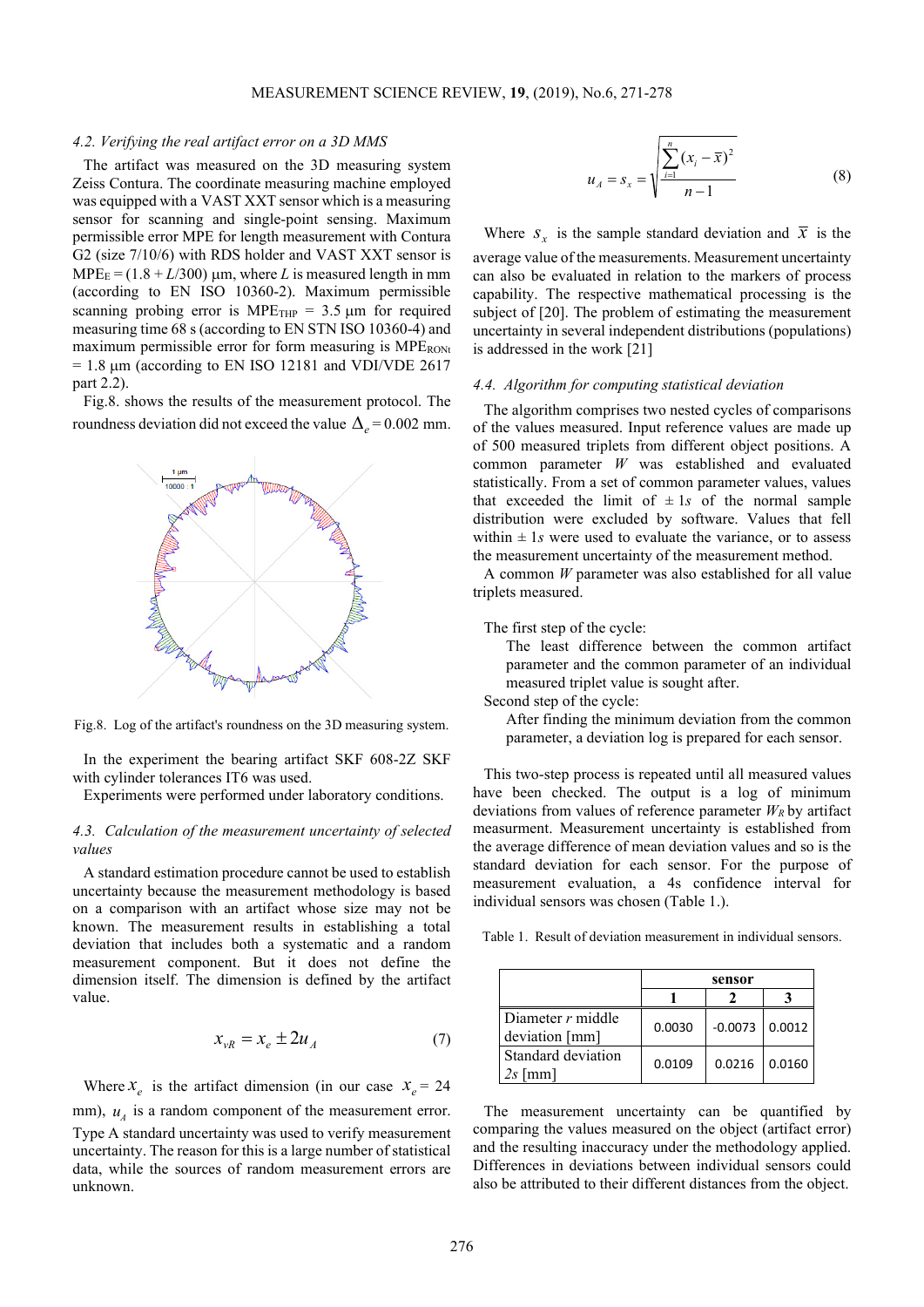The object is of a higher precision order than is the methodology of measurement. The object error is subtracted from the resulting deviation obtained by the given measurement methodology. The final formula proposed for calculating uncertainty is as follows:

$$
x_{vR} = x_e \pm \left(2u_A - \frac{\Delta_e}{2}\right) \tag{9}
$$

Where the  $u_A$  worst value from Table 1 is selected. In case of the experiment, the resulting measurement uncertainty is as follows:

$$
x_{vR} = 24 \pm \left(2 \times 0.0216 - \frac{0.002}{2}\right) = 24 \pm 0.0422 \text{ (mm)} \tag{10}
$$

This measurement uncertainty determines that roundness deviations smaller than the uncertainty range cannot be measured. In terms of standard measurements, the stated value is very large. However, the value depends on the type and accuracy of the sensor used.

## *4.5. Verification of the method by simulated object error*

A deformed object was used for this purpose which, when measured, has to definitely show a greater deviation than is the uncertainty of measurement. The deviation is expressed by the maximum value of the quadratic mean parameter  $(W = 0.9349$  mm), (Fig.9.).



Fig.9. Parameter *W* in simulated deviation from roundness.

# 5. CONCLUSION

The proposed measurement methodology verifies the applicability limits of the length measurement by inverse kinematics. The advantage of laser triangulation sensors is that they are contactless with a relatively large measuring range and good repeatability accuracy. High sensitivity of the triangulation sensor to change in measurement conditions when the systematic error of the sensor changes has proved to be a disadvantage, which prevents the method's full exploitation. However, the methodology itself brings certain benefits to be used in further development of the measuring systems.

Thermal compensation of the system can be performed shortly before the measurement of the unknown object by making reference measurements of the artifacts. Thermal changes will then only be bound to the net measurement time, which can be relatively short.

The second benefit is undemanding accuracy of the rotary table carrying the measured object. The methodology provides evaluation also in case of a floating center of rotation.

The disadvantage of the methodology is that any adjustment of the measurement conditions requires a new reference measurement of the artifacts. The measurement methodology can also be used to measure roundness at selected points. For this purpose, it is necessary to use an indexed rotary table and also adapt the evaluation of the *W* parameter.

The paper deals primarily with the theoretical part of the methodology proposed. Its practical application can have a considerably wider range of use than shown in the validation experiment.

#### ACKNOWLEDGMENT

This contribution was supported by the Slovak Research and Development Agency (grants number APVV-15-0149 and APVV-18-0413) and by VEGA 1/0437/17, VEGA 1/0224/18, KEGA 025TUKE-4/2019, and KEGA 006 STU-4/2018 grants.

#### **REFERENCES**

- [1] El-Khabeery, M.M., Fattouh, M., El-Sheikh, M.N., Hamed, O.A. (1991). On the conventional simple spinning cylindrical aluminum cups. *International Journal of Machine Tools and Manufacture*, 31 (2), 203-219.
- [2] Erenkov, O.Y., Zaev, V.V., Kartelev, D.V., Ashchin, V.A. (2009). Effect of priority deformation of polymer materials on surface layer quality for turned objects. *Chemical and Petroleum Engineering*, 45 (1-2), 105- 108.
- [3] Raya, F.J., Cuesta, E., Martinez-Pellitero, S., Barreiro, J. (2015). Uncertainties on CMMs would be applied to the model of corrections based on Global Metric, Monte Carlo and Neural Network methods. *Procedia Engineering*, 132, 796-803.
- [4] Swornowski, P.J. (2014). A new concept of continuous measurement and error correction in a coordinate measuring technique using a PC. *Measurement* 50, 99- 105.
- [5] Aguado, S., Santolaria, J., Samper, D., Aguilar, J.J. (2016). Forecasting method in multilateration accuracy based on laser tracker measurement. *Measurement Science and Technology*, 28 (2), 025011.
- [6] Deng, Y.F., Guo, J.J., Wang, J.D., Wang, H. (2012). The research and application of multi-point and timesharing measurement method on NC machine tool. In *Materials Science Forum*, 697-698, 249-252.
- [7] International Organization of Standards. (1985). *Methods for assessment of departure from roundness - Measurement of variations in radius*. ISO 4291.